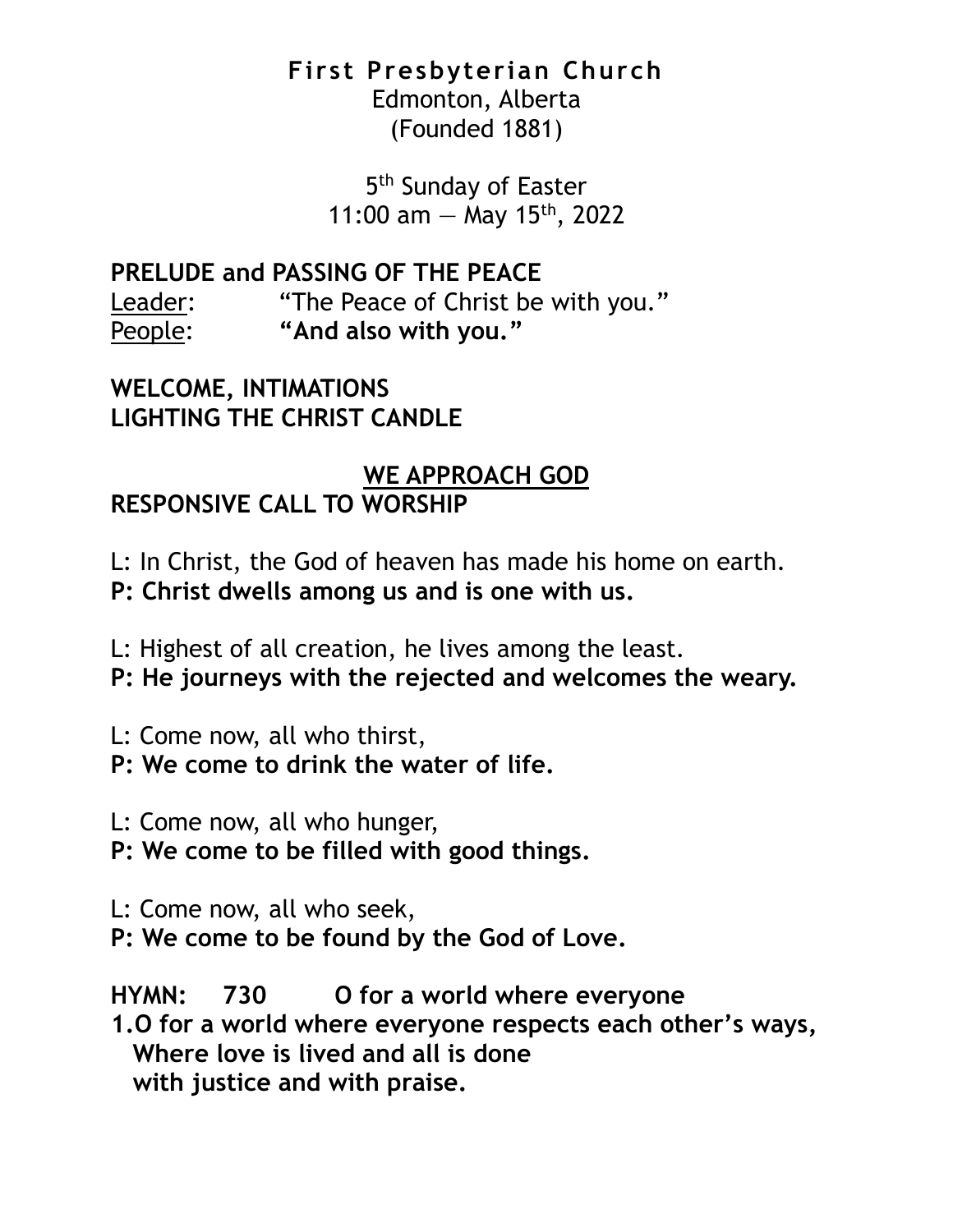- **2. O for a world where goods are shared and misery relieved, Where truth is spoken, children spared, equality achieved.**
- **3. We welcome one world family and struggle with each choice that opens us to unity and gives our vision voice.**
- **4. The poor are rich, the weak are strong, the foolish ones are wise. Tell all who mourn: outcasts belong, who perishes will rise.**
- **5. O for a world preparing for God's glorious reign of peace, where time and tears will be no more, and all but love will cease.**

# **PRAYERS OF APPROACH AND CONFESSION: (responsively)**

L: Lord, you come to us, but we do not recognize you; you call, but we do not follow; you command, but we do not obey, you bless us, but we do not thank you.

### *P: Please forgive and help us.*

L: Lord, you accept us, but we do not accept others; you forgive us, but we do not forgive those who wrong us; you love us, but we do not love our neighbors.

### *P: Please forgive and help us.*

L: Lord, you showed us how to carry out your mission, but we still insist on our own; you identified yourself with outcasts, the needy, and the poor, but we do not bother to find out what is happening to them; you suffered and died for *the sake of all, but we do not give up our comfortable lives.*

### *P: Please forgive and help us, through Jesus Christ, our Lord. Amen.*

**KYRIE ELEISON** (Lord have mercy) **DECLARATION OF PARDON**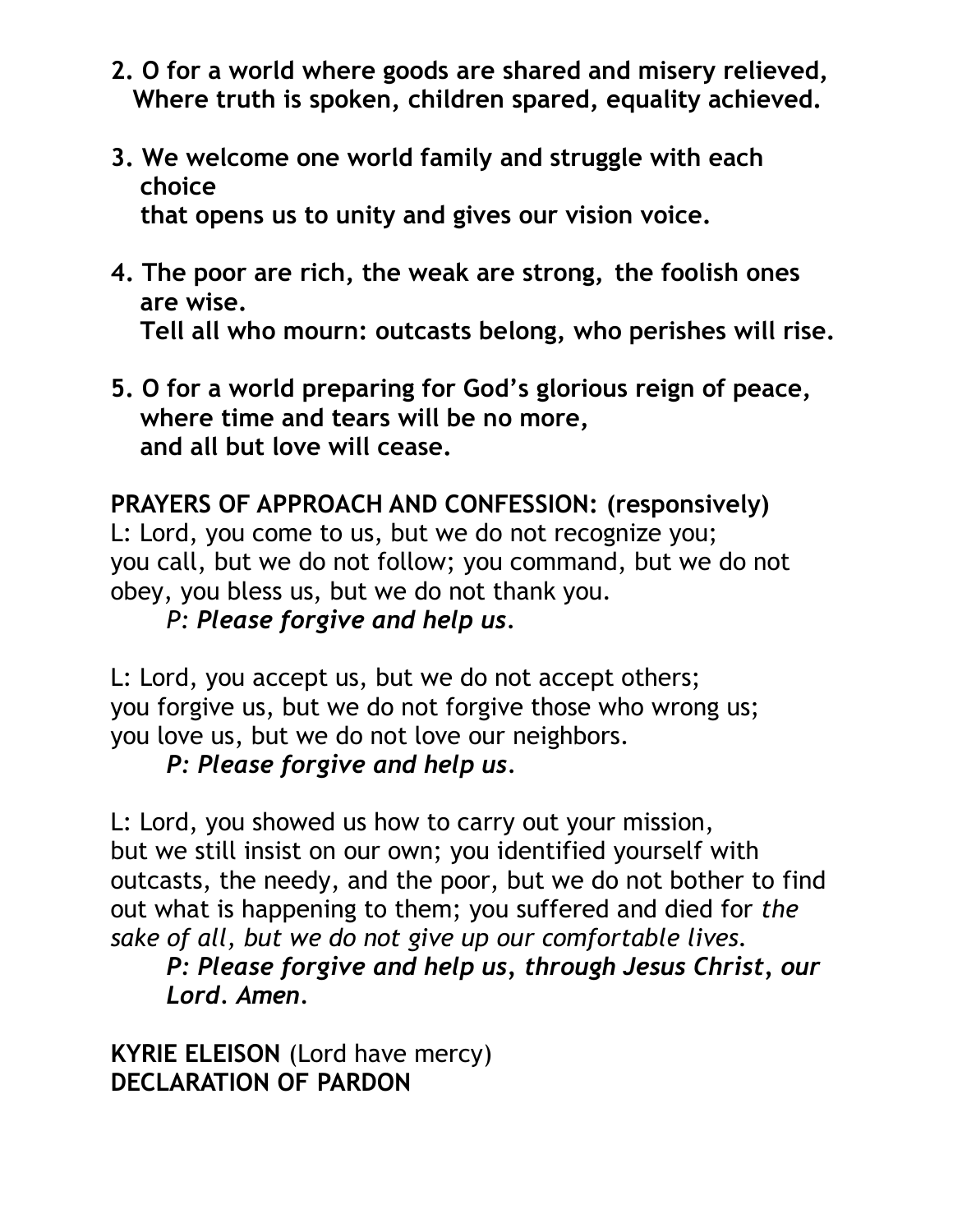**THE LORD'S PRAYER (sung): Hymn #831**

*Our Father who art in heaven, hallowed be thy name. Thy kingdom come. Thy will be done on earth, as it is in heaven. Give us this day our daily bread, and forgive us our debts, as we forgive our debtors, as we forgive our debtors. And lead us not into temptation, but deliver us from evil. For thine is the kingdom, and the power and the glory forever. Amen.*

#### **ANTHEM I give you a new commandment (John 13: 34-5) Peter Aston**

*I give you a new commandment; Love one another; as I have loved you, So you are to love one another. If there is this love among you, Then all will know that you are my disciples.*

### **SHARING A STORY**

**HYMN: 726 May the God of hope go with us every day**

**May the God of hope go with us every day, filling all our lives with love and joy and peace. May the God of justice speed us on our way, bringing light and hope to every land and race. Refrain: Praying, let us work for peace, Singing, share our joy with all, Working, for a world that's new, Faithful when we hear God's call.**

#### **WE HEAR GOD'S WORD** *RESPONSIVE PSALM 148 Refrain 1*

*Refrain: Heav'n and earth and all creation, praise and magnify God's name.*

L: Praise the Lord! Praise the Lord from the heavens; praise the Lord in the heights!

*P: Praise the Lord, all the angels; praise the Lord, all the host in heaven!*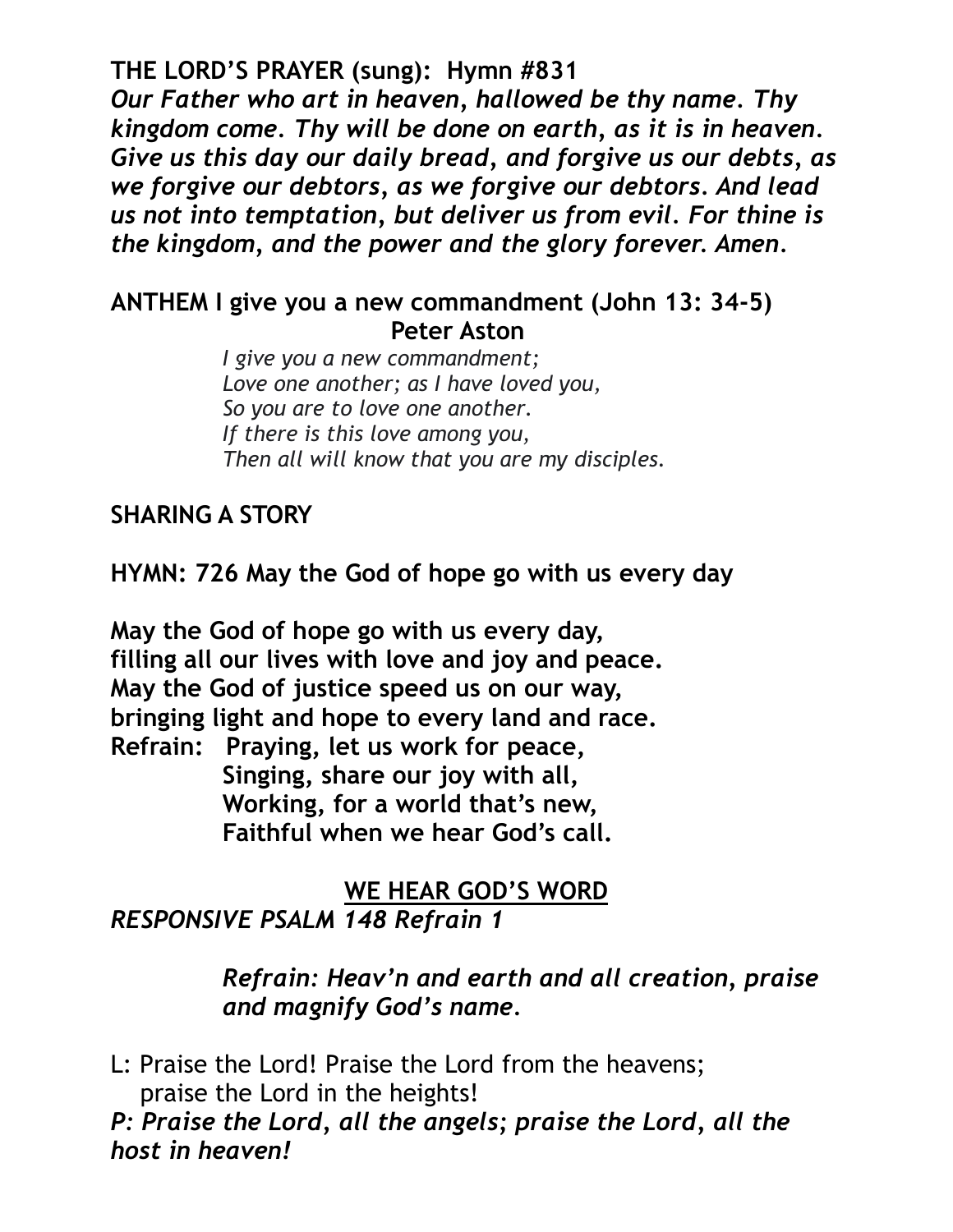**L:** Praise the Lord, sun and moon; praise the Lord, all you shining stars!

Praise the Lord, you highest heavens,

and you waters above the heavens!

*P: Let them praise the name of the LORD, who commanded and they were created, who established them forever and ever, and fixed their bounds, which cannot be passed.* 

## *Refrain*

- **L:** Praise the Lord from the earth,
- *P: you sea monsters and all deeps, fire and hail, snow and frost, stormy wind fulfilling God's command!*
- **L:** Mountains and all hills, fruit trees and all cedars!
- *P: Wild animals and all cattle, creeping things and flying birds!*
- L: Rulers of the earth and all peoples, leaders and all judges of the earth!

Young men and women alike, old and young together!

#### *P: Let them praise the name of the Lord, for his name alone is exalted; his glory is above earth and heaven. Refrain*

L The Lord has raised up a horn for the people, praise for all the faithful, for the people of Israel who are close to their God.

*P: Praise the LORD! Refrain*

# **GLORIA PATRI #594**

*Glory be to the Father and to the Son and to the Holy Ghost. As it was in the beginning, is now and ever shall be, world without end. Amen, amen.*

**SCRIPTURE LESSONS: Old Testament Lesson: Isaiah 56:1-8 Gospel Lesson: Acts 8:26-40**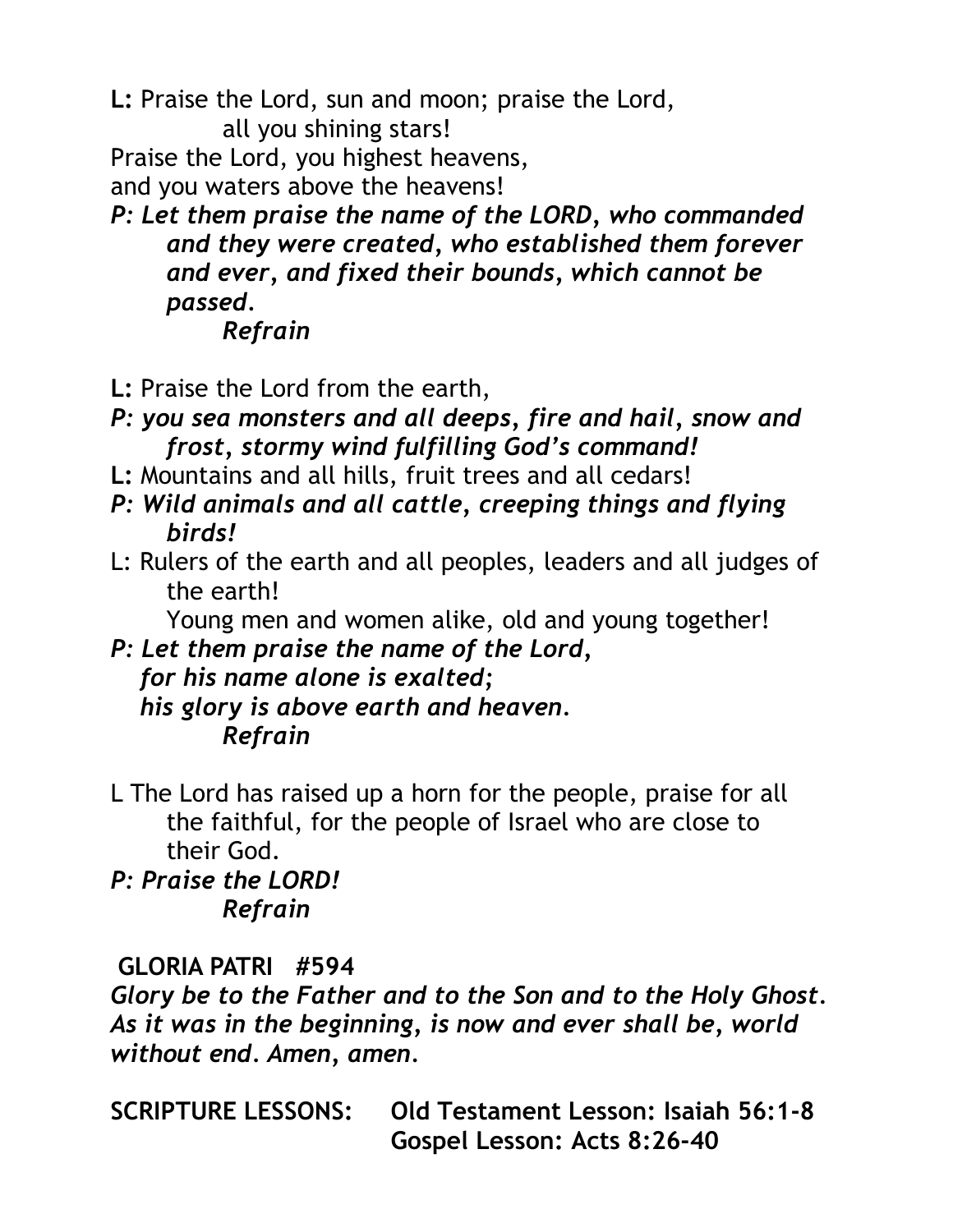#### **WE RESPOND IN FAITH**

**HYMN Concertato:**

**There's a Wideness in God's Mercy Maurice Bevan Congregation and Choir: verse 1 Choir: verse 2 Congregation and Choir verse 3 and refrain**

1. There's a wideness in God's mercy Like the wideness of the sea There's a kindness in God's justice Which is more than liberty.

There is no place where earth's sorrows Are more felt than up in heaven There is no place where earth's failings Have such kindly judgment given.

2. For the love of God is broader Than the measures of one's mind And the heart of the Eternal Is most wonderfully kind. But we make God's love too narrow By false limits of our own And we magnify God's strictness With a zeal God will not own.

3. There is plentiful redemption In the blood that has been shed There is joy for all the members In the sorrows of the Head. There is grace enough for thousands Of new worlds as great as this There is room for fresh creations In that upper home of bliss.

> If our love were but more simple We should take God at God's word And our lives would be all gladness In the joy of Christ our Lord.

#### **PRAYERS OF THE PEOPLE** Gracious God, hear our prayer. *Response: And in your love answer.*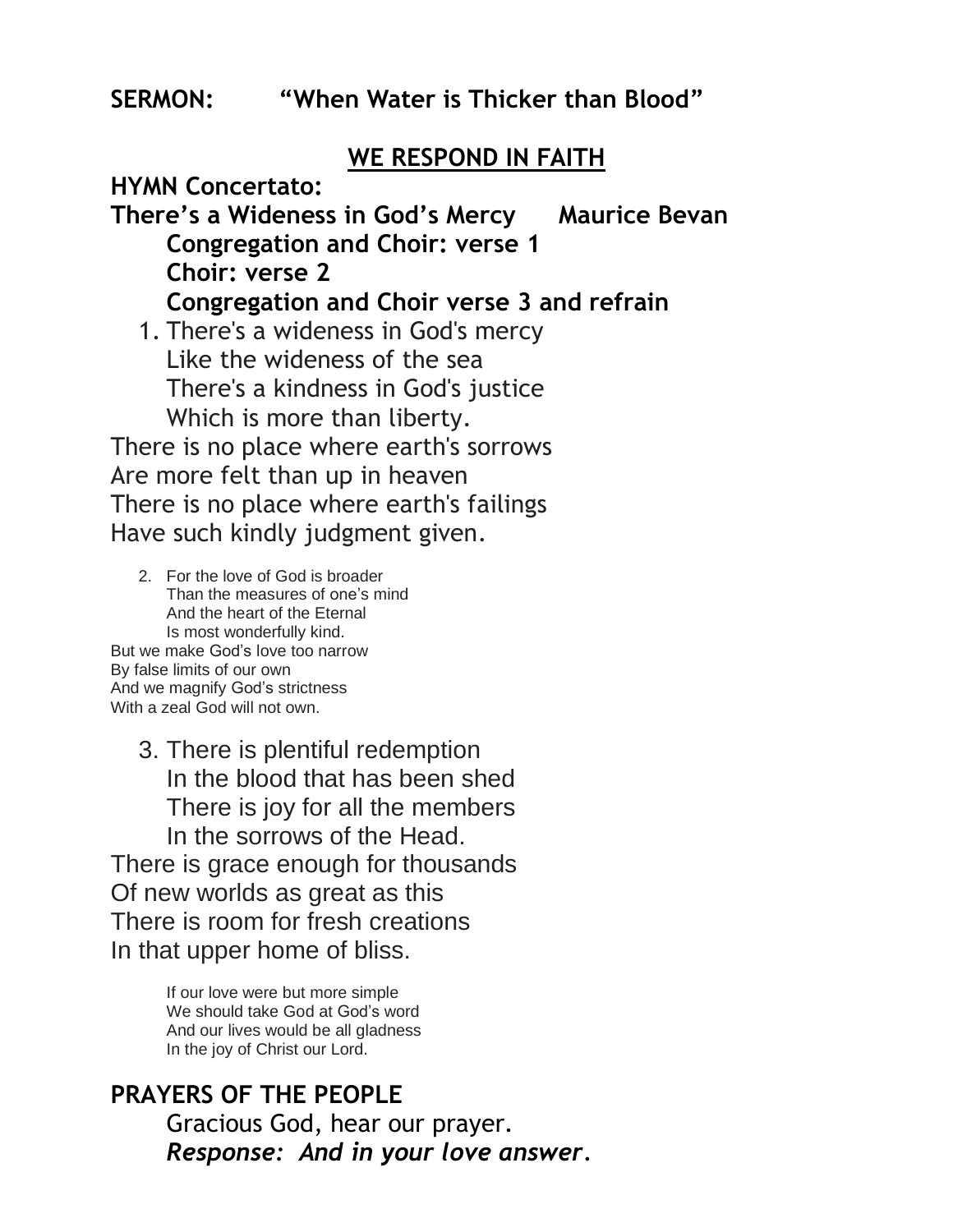#### **OFFERING**

**OFFERTORY Biblical Song No. 5 Antonin Dvorak Soloist: Kathy Haddadkhar**

Songs of gladness will I sing Thee, Telling Thy praises on a psaltery. Oh, let my song find favour in Thine eyes. I will delight in exalting Thee Every day will I bless They name, And I shall sing to my Saviour.

Lord my God, Thou art all my delight, And great is They mercy. And who shall declare all Thy greatness and Thy glory?

Oh glory and honour to Thee and to Thy works. Thy greatness my song shall extoll, And praise Thy mercy. Yea, all shall tell of thy great mercy and love and Thy wondrous insight.

And I shall loudly sing of Thy glory and Thy power.

### **DOXOLOGY #830**

*Praise God from whom all blessings flow; praise Christ all people here below; praise Holy Spirit evermore; praise Triune God, whom we adore.* 

### **OFFERTORY PRAYER**

# **WE TAKE CHRIST'S LOVE TO THE WORLD**

#### **HYMN 480 In Christ there is no east or west**

**1.In Christ there is no east or west, In him no south or north, But one great fellowship of love Throughout the whole wide earth.**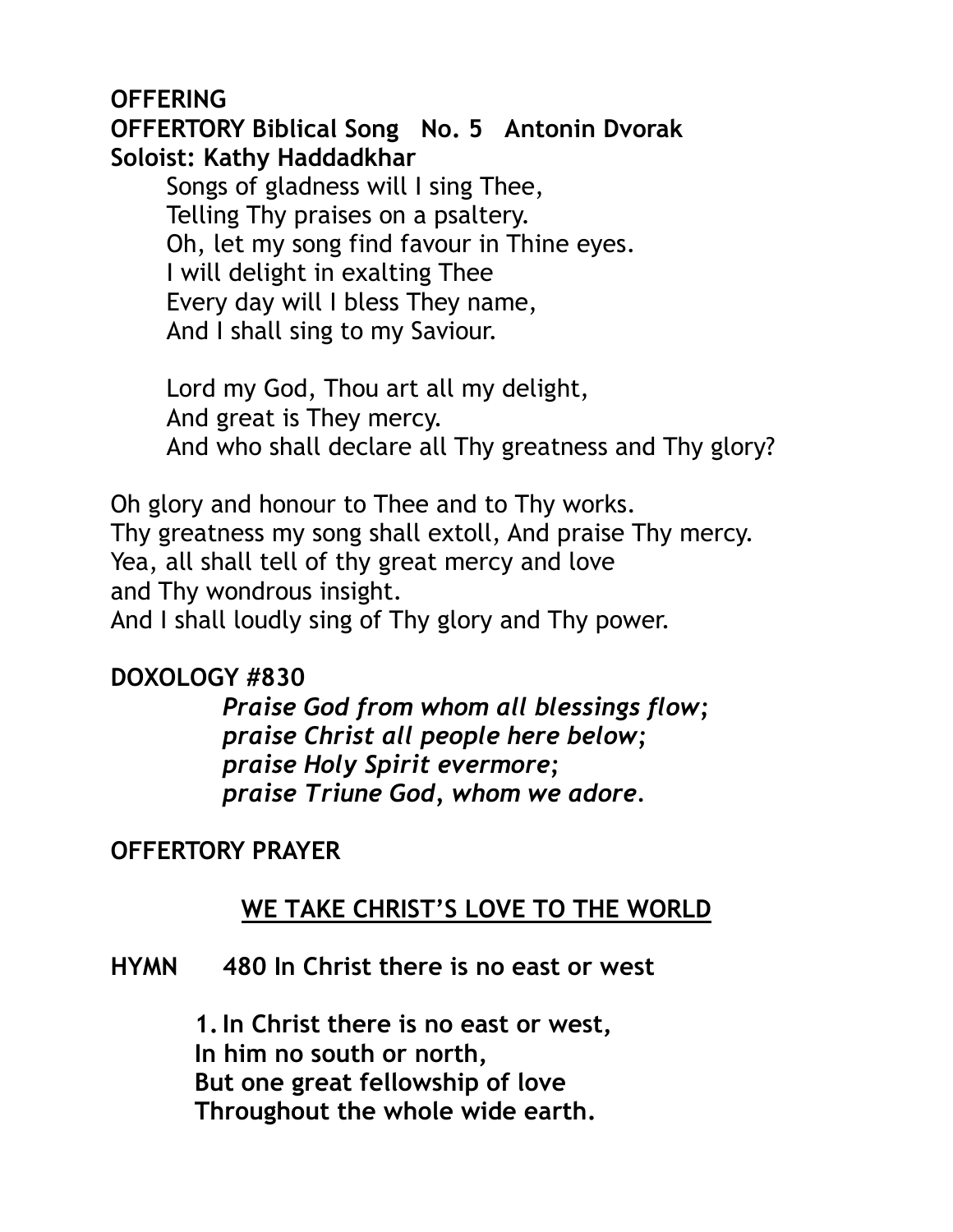**2.In Christ shall true hearts everywhere Their high communion find; His service in the golden cord Close binding humankind**

**3. Join hands, companions in the faith, Whate'er your race may be! Who loves and serves the living God Is surely kin to me.**

**4.In Christ now meet both east and west; In him meet south and north; All Christly sols are one in him, Throughout the whole wide earth.**

#### **BENEDICTION**

**SING 264 Sing Amen** *Sing Amen***. Amen, we praise your name, O God.** *Sing Amen***. Amen, we praise your name, O God.** *Sing Amen.* **Amen, amen, amen, amen, amen we praise your name, O God.**

# **POSTLUDE Caprice sur les grands jeux** L N Clérambault

**WARMEST GREETINGS:** We are pleased to welcome all who join us this morning.

#### **Worship** is **live streamed** at **https://www.twitch.tv/firstpresbyterianedmonton/**

We welcome back the Rev. Roy Berkenboasch as our preacher and worship leader. Roy is the recently retired founding director of the Micah Centre for Justice Education at The King's University and an ordained minister at Fellowship Christian Reformed Church.

Pandemic Policy:

First Presbyterian Church is **OPEN.** Vaccinations are encouraged but not required. Masking is encouraged but not required.

During Rev. Currie's absence you may contact the Interim Moderator with pastoral needs or questions. Contact information: Phone 439 4669. Email [ab6576@telus.net](mailto:ab6576@telus.net)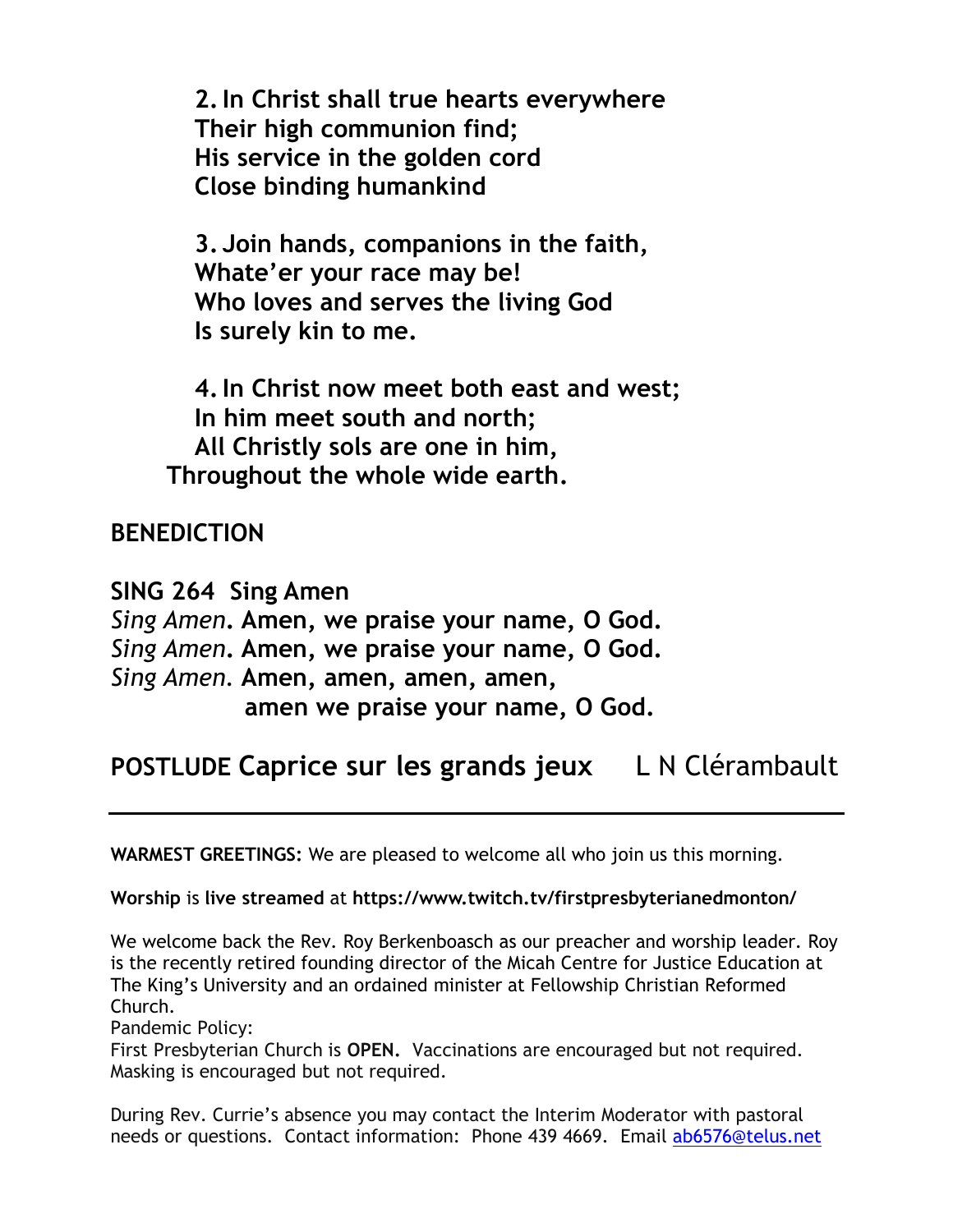- ➢ **Session will meet Monday evening at 7pm**
- ➢ **Choir practice** is on Wednesday's at 7:30pm
- ➢ **Church School has resumed in-person.**

# **Food Bank Depot @ First Presbyterian Church** – Hampers are served by our volunteers every Tuesday between 1:30 and 2:30pm to our community.

**Thank You** for all the ways you give! Here are some options for giving from a distance: **mail a cheque** or your church envelope with a cheque enclosed (please do not mail cash); **PayPal** on the church's website, just click the donate button; **etransfer** to [treasurer@firstpresbyterian.ca](mailto:treasurer@firstpresbyterian.ca) (auto-deposit is set up, so no need to use a secret question). Best of all, please consider **pre-authorized remittance** (PAR); more information here: [https://presbyterian.ca/plannedgiving/pre-authorized-remittance](https://nam12.safelinks.protection.outlook.com/?url=https%3A%2F%2Fpresbyterian.ca%2Fplannedgiving%2Fpre-authorized-remittance-par-program&data=04|01||d63b63ee7c7944c8754b08da01239e3b|84df9e7fe9f640afb435aaaaaaaaaaaa|1|0|637823549731304460|Unknown|TWFpbGZsb3d8eyJWIjoiMC4wLjAwMDAiLCJQIjoiV2luMzIiLCJBTiI6Ik1haWwiLCJXVCI6Mn0%3D|3000&sdata=I5Sff8Bg2oHvh%2B7R8YWQ0ElgNR4fQo%2BRuy6YaD0fgvw%3D&reserved=0)[par-program.](https://nam12.safelinks.protection.outlook.com/?url=https%3A%2F%2Fpresbyterian.ca%2Fplannedgiving%2Fpre-authorized-remittance-par-program&data=04|01||d63b63ee7c7944c8754b08da01239e3b|84df9e7fe9f640afb435aaaaaaaaaaaa|1|0|637823549731304460|Unknown|TWFpbGZsb3d8eyJWIjoiMC4wLjAwMDAiLCJQIjoiV2luMzIiLCJBTiI6Ik1haWwiLCJXVCI6Mn0%3D|3000&sdata=I5Sff8Bg2oHvh%2B7R8YWQ0ElgNR4fQo%2BRuy6YaD0fgvw%3D&reserved=0) If you have any questions about donating or church finances, contact the Treasurer, Javed Sommers, at [treasurer@firstpresbyterian.ca.](mailto:treasurer@firstpresbyterian.ca)

At the annual meeting, the congregation approved creation of a new Humanitarian Relief Fund which will raise money for Presbyterian World Service & Development, with the church matching up to \$7,500/year. Session is working to confirm terms of reference for the fund, but donations will be gratefully received immediately. For 2022, all proceeds are being directed to the Ukraine Crisis Appeal: <https://presbyterian.ca/pwsd/2022/02/28/ukraine-crisis/>

#### **Mission Moment – Sunday, May 15**

In Malawi, unreliable rainfall patterns are a significant issue affecting farmers. As a result of climate change, these unpredictable rains greatly impact food security and limit what farmers can and cannot plant. To assist farmers in Malawi's Karonga District, workshops that teach conservation agriculture techniques are held. Farmers learn how to use mulch and make compost to nourish the soil and grow better crops. Farmers also learn other essential techniques, including weed and pest management, to address the ongoing challenges of climate change. **Since implementing a conservation agriculture approach, many farmers have significantly increased their crop yields**. This agricultural project is supported by Presbyterian World Service & Development, in partnership with Canadian Foodgrains Bank.

Prayer: We give thanks for Presbyterian World Service & Development partners who teach farmers in Malawi about conservation agriculture, helping them to protect and revitalize life-giving soil and cultivate plentiful harvests.

# *Stewardship Thought - May 15*

*The environment is where we all meet; where we all have a mutual interest; it is the one thing all of us share.*

*Lady Bird Johnson – Former First Lady of The United States*